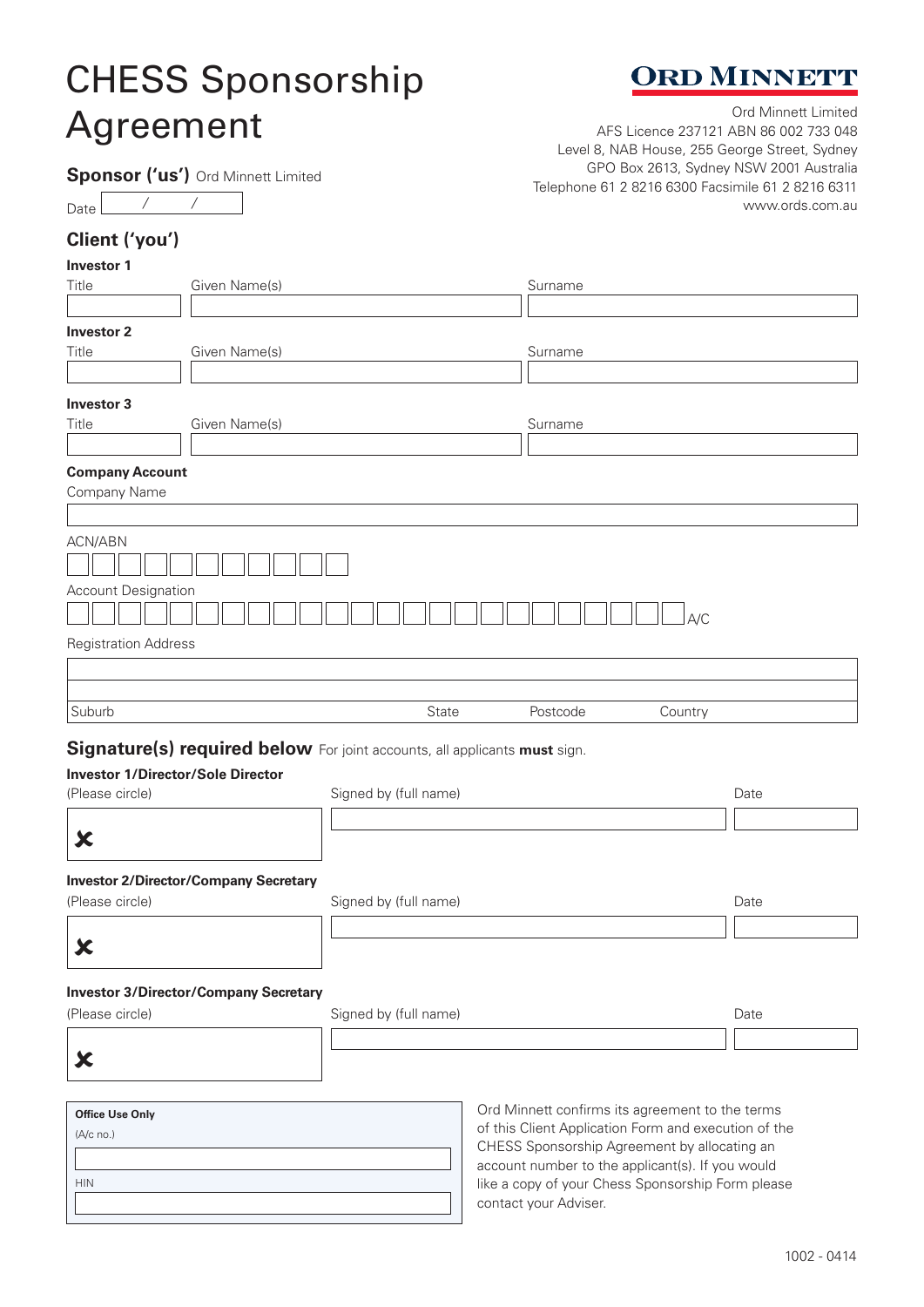# CHESS Sponsorship Terms and Conditions

This Agreement applies when a person or entity ("the Participant Sponsored Holder") agrees to be sponsored by Ord Minnett Limited, ABN 86 002 733 048, AFSL 237121 ("the Participant") in the Clearing House Electronic Subregister System ("CHESS").

The Participant Sponsored Holder appoints the Participant to provide, and the Participant agrees to provide, transfer and settlement services as the Participant Sponsored Holder's agent on the terms and conditions of this Agreement.

#### 1. Interpretation

1.1 Any term used in the Agreement which is defined in the ASX Settlement Operating Rules ('Rules') has the meaning given in the Rules. (Should you require a copy of these definitions please contact your adviser).

#### 2. Mandatory Provisions

- 2.1 Participant Rights
- 2.1.1 Where the Participant Sponsored Holder authorises the Participant to buy Financial Products, the Participant Sponsored Holder will pay for those Financial Products within three (3) Business Days of the date of purchase.
- 2.1.2 Subject to Clause 2.1.3 the Participant is not obliged to transfer Financial Products into the Participant Sponsored Holding, where payment for those Financial Products has not been received, until payment is received.
- 2.1.3 Where a contract for the purchase of Financial Products remains unpaid, after the Participant has made a demand of the Participant Sponsored Holder to pay for the Financial Products, the Participant may sell those Financial Products that are the subject of that contract at the Participant Sponsored Holder's risk and expense and that expense will include brokerage, GST and stamp duty (if applicable).
- 2.1.4 Where the Participant claims that an amount lawfully owed to it has not been paid by the Participant Sponsored Holder, the Participant has the right to refuse to comply with the Participant Sponsored Holder's Withdrawal Instructions, but only to the extent necessary to retain Financial Products of the minimum value held in a Participant Sponsored Holding (where the minimum value is equal to 120% of the current market value of the amount claimed).
- 2.2 Participant Sponsored Holder's Rights
- 2.2.1 The Participant Sponsored Holder is entitled to receive a copy of the executed Broker Sponsorship Agreement on request.
- 2.2.2 Subject to Clauses 2.1.3 and 2.1.4, the Participant will initiate any Transfer, Conversion or other action necessary to give effect to Withdrawal instructions within two (2) Business Days of the date of the receipt of the Withdrawal Instructions.
- 2.2.3 Subject to Rule 7.4, the Participant will not initiate any Transfer or Conversion into or out of the Participant Sponsored Holding without the express authority of the Participant Sponsored Holder.
- 2.2.4 The Participant is regulated by the Corporations Act 2001 (Cth), the Australian Securities and Investment Commission (ASIC) Act and related legislation applicable to Financial Services Providers, the ASIC Market Integrity Rules, ASX Operating Rules, the Chi-X Australia Pty Limited (Chi-X) Operating Rules, ASX Clearing Rules, and ASX Settlement Rules. The Participant Sponsored Holder can obtain information as to the status of the Participant from ASIC, ASX and Chi-X.
- 2.2.5 The Participant Sponsored Holder may lodge a complaint against the Participant with the Participant, the Financial Ombudsman Service, ASIC, ASX or Chi-X.
- 2.2.6 The Participant Sponsored Holder may lodge a claim for compensation with the Participant, or if the circumstances specified in Part 75 Division 4 of the Corporations Regulations 2001 apply, with the National Guarantee Fund.

#### 3. Other Rights and Duties

- 3.1 Supply of Information
- 3.1.1 The Participant Sponsored Holder will supply all information and supporting documentation which is reasonably required to permit the Participant to comply with the registration requirements, as are in force from time to time, under the ASX Settlement Operating Rules.
- 3.2 Exchange Traded Options, Pledging and Sub-Positions
- 3.2.1 Where the Participant Sponsored Holder arranges with ASX Clear to lodge Derivatives Cover in a Participant Sponsored Holding, and informs the Participant of the arrangement, the Participant Sponsored Holder

authorises the Participant to take whatever action is reasonable required by ASX Clear in accordance with the Rules to give effect to that arrangement.

- 3.2.2 Where the Participant Sponsored Holder arranges with any person to give a charge or any other interest in Financial Products in a Participant Sponsored Holding, the Participant Sponsored Holder authorises the Participant to take whatever action is reasonably required by the person in accordance with the Rules to give effect to that arrangement.
- 3.2.3 The Participant Sponsored Holder acknowledges that where, in accordance with this Agreement and/or the Participant Sponsored Holder's instructions, the Participant initiates any action which has the effect of creating a sub-position over Financial Products in the Participant Sponsored Holding, the right of the Participant Sponsored Holder to transfer, convert or otherwise deal with those Financial Products is restricted in accordance with the terms of the Rules relating to subpositions.
- 3.2.4 Nothing in this Agreement operates to override any interest of ASX Clear in the Financial Products.
- 3.3 Fees
- 3.3.1 The Participant Sponsored Holder will pay all Brokerage fees and associated transactional costs within the period prescribed by the Participant.

#### 4. Mandatory Notifications and Acknowledgments

- 4.1 The Participant Sponsored Holder acknowledges that if the Participant is not a Market Participant of an Approved Market Operator, neither the Approved Market Operator nor any Related Party of the Approved Market Operator has any responsibility for regulating the relationship between the Participant Sponsored Holder and the Participant, other than in relation to the Rules relating to Sponsorship Agreements.
- 4.2 The Participant Sponsored Holder acknowledges that if a transfer is taken to be effected by the Participant under Section 9 of the ASX Settlement Operating Rules and the Source Holding for the transfer is Participant Sponsored Holding under the Sponsorship Agreement, then:
	- (a) the Participant Sponsored Holder may not assert or claim against ASX Settlement or the relevant Issuer that the Transfer was not effected by the Sponsoring Participant or that the Sponsoring Participant was not authorised by the Participant Sponsored Holder to effect the transfer; and
	- (b) unless the transfer is also taken to have been effected by a Market Participant of ASX or a Clearing Participant of ASX Clear, the Participant Sponsored Holder has no claim arising out of the transfer against the National Guarantee Fund under Part 7.5, Division 4 of the Corporations Regulations 2001.
- 4.3 In the event that the Participant breaches any of the provisions of this Agreement, the Participant Sponsored Holder may refer that breach to any regulatory authority, including ASX Settlement.
- 4.4 In the event that the Participant is suspended from CHESS participation, subject to the assertion of an interest in Financial Products controlled by the Participant, by the liquidator, receiver, administrator or trustee of that Participant:
	- (a) the Participant Sponsored Holder has the right, within twenty (20) Business Days of ASX Settlement giving Notice of Suspension, to give notice to ASX Settlement requesting that any Participant Sponsored Holdings be removed either:
		- (i) from the CHESS Subregister, or
		- (ii) from the control of the suspended Participant to the control of another Participant with whom they have concluded a valid Sponsorship Agreement pursuant to Rule 12.19.10, or
	- (b) where the Participant Sponsored Holder does not give notice under Clause 4.4(a), ASX Settlement may effect a change of Controlling Participant under Rule 12.19.11 and the Participant Sponsored Holder will be deemed to have entered into a new Sponsorship Agreement with the substitute Participant on the same terms as the existing Sponsorship Agreement. Where a Participant Sponsored Holder is deemed to have entered into a Sponsorship Agreement, the new Participant must enter into a Sponsorship Agreement with the Participant Sponsored Holder within ten (10) Business Days of the change of Controlling Participant.